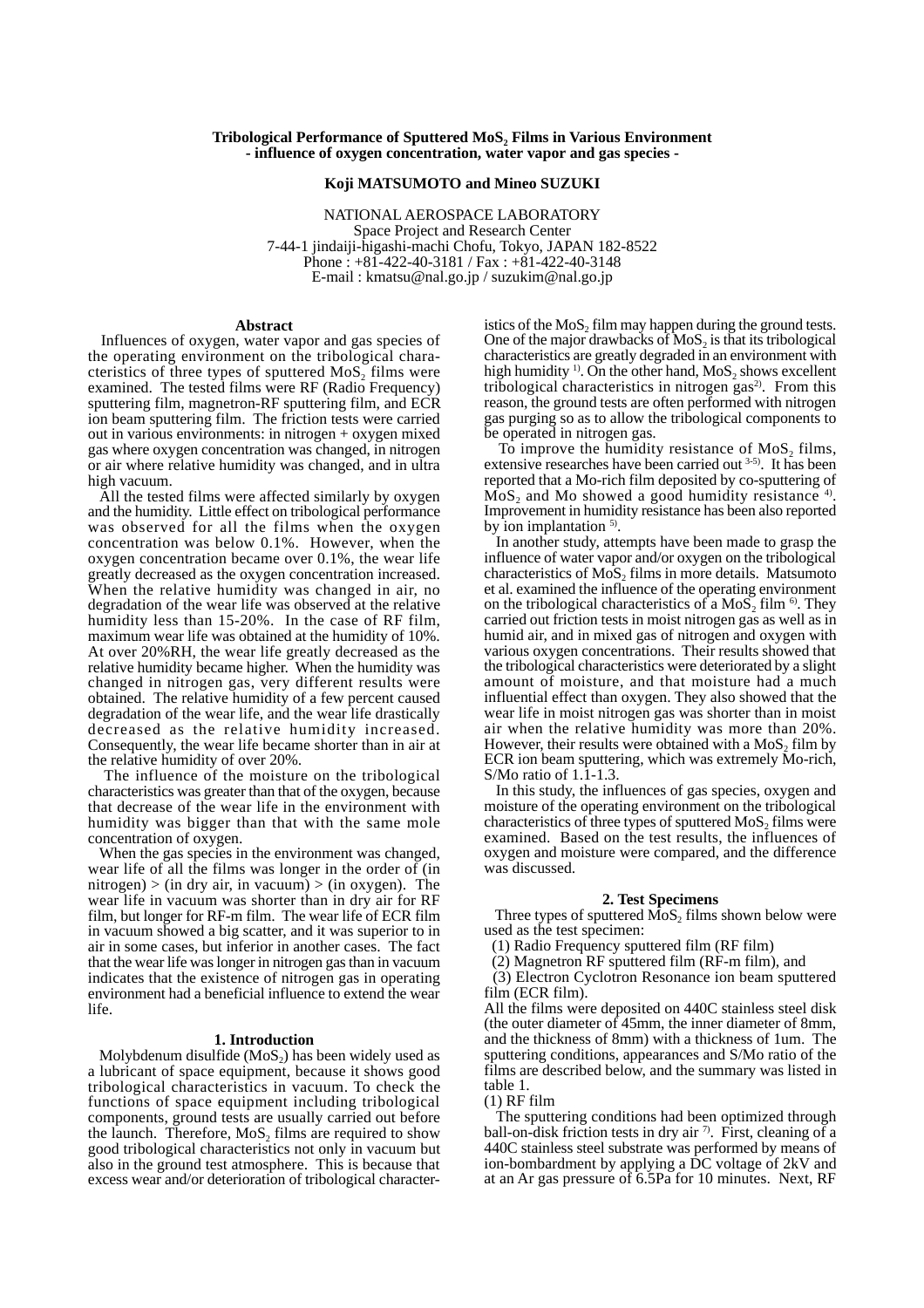power was applied onto the  $MoS<sub>2</sub>$  target to clean the surface by Ar plasma for 5 minutes. Then the sputter deposition of the film was carried out at a RF power of 220W for 30 minutes, which produced a film with a thickness of 1um. During the sputter deposition, the target and the specimen were water-cooled. Temperature of the disk specimen during the sputtering was about 60 degree  $C^{8}$ .

 The color of the film was black. The film looked dense, and columnar structure was remarkable. The S/Mo ratio of the film analyzed by EPMA was approximately 1.7. (2) RF-m film

 This type of the film was deposited by Hosei University. The procedure of the sputtering was similar with the RF film. For substrate cleaning, a RF power was applied onto the substrate at an Ar gas pressure of 5Pa for 10 minutes. Next, the  $MoS<sub>2</sub>$  target was cleaned for 10 minutes by applying a RF power to the target. Then, sputter deposition of the film was carried out at an Ar gas pressure of 0.2Pa, and at a RF power density of  $1.6W/cm^2$  for 15 minutes, which gives a film thickness of 1um. Both the target and specimen were water-cooled during sputtering.

 The film surface was silver-gray colored, and the S/Mo ratio of the film was approximately 1.4.

(3) ECR film

For this film, MoS, was sputtered by an ECR ion beam. Ar plasma was activated by 2.45GHz microwave and 875G magnetic field, and the Ar ions were accelerated by an electric field into the ion beam.

 First, the specimen was cleaned by placing it in front of the ion beam for 3 minutes. Then the sputter deposition was carried out. Both the cleaning by the ion and sputtering were carried out at an acceleration voltage of 2.0kV, a microwave power of 100W, an Ar gas flow rate of 0.58 SCCM, and at a pressure of  $2.0 \times 10^{-2}$ Pa. These conditions

were optimized by friction tests in vacuum <sup>9)</sup>.<br>The thickness of the film depended on the position of the disk during sputtering. In order to get a film with uniform thickness, the sputter deposition was interrupted at the half the scheduled sputtering time and the disk specimen was rotated 180 degree, and then sputtering resumed<sup>9)</sup>. The sputtering time was 90 minutes x  $\dot{2}$ , totaling 180 minutes. Both the specimen and the target were watercooled during sputtering. The temperature of the specimen during the sputtering was about 20 degree  $C^8$ .

The film was silver-colored, and had a metallic luster. The S/Mo ratio of the film was 1.0-1.2, which was remarkably low value.

# **3. Experimental Details**

## **3.1 Friction test method**

 Friction tests were carried out in ultra-high vacuum, in mixed gas of nitrogen + oxygen (oxygen concentration of 10ppm - 100%), and in humid nitrogen or humid air at relative humidity of 0-80%. Two friction testers, both with ball-on-disk configuration, were used. The first one is an ultra-high vacuum tribometer, which has a sorption pump, a turbo-molecular pump and an ion-sputter pump as a vacuum pumping system. The pressure of an order of 10- 6 Pa can be attained. Another is a controlled-atmosphere tribometer, of which the test section is surrounded with an acrylic cover, and the test environment can be controlled by gas purge.

 The test conditions and test specimen are listed in table 2. The counterpart ball specimen was made of 440C stainless steel, with a diameter of 7.94 mm (5/16"). The applied load was 10N and sliding speed was 0.5m/s. Wear life was defined as the time when friction coefficient exceeded 0.3.

# **3.2 Method of the environment control**

# **3.2.1 Oxygen concentration adjustment**

 In the tests where oxygen concentration was changed, commercially available mixed gas of nitrogen  $+$  oxygen was used. The used gases were high-purity nitrogen gas (purity of 99.9995%,  $O_2 < 0.5$ ppm), standard mixed gases (oxygen concentration of 100ppm, 1000ppm, 1%), dry air (oxygen concentration of 20%) and pure oxygen gas.

 For the tests at the oxygen concentration of less than 1%, the ultra-high vacuum tribometer was used. First, the vacuum chamber was evacuated to a pressure of 10-5Pa, and then the test gas was introduced. The gas was continuously supplied at a flow rate of 200ml/min throughout a test. At the outlet of the gas flow line, oxygen concentration was measured using a zirconia type oxygen concentration meter. We define in this study that the oxygen concentration of the test environment is the measured value by the oxygen concentration meter. The measured oxygen concentration was a little higher than that of supplied gas when the concentration was low. For example, the measured value was 10-30ppm when the high-purity nitrogen gas (specification is  $O_2$ < 0.5ppm). The friction tests were started after the measured oxygen concentration stabilized, which usually took a few hours.

For the tests of oxygen concentration of 20% (dry air) and 100% (pure oxygen gas), the controlled-atmosphere tribometer was used. The test gas was supplied to the test section, which was encased with an acrylic cover, at a flow rate of 3 l/min for about 1 hour before the test was started. The gas was continued to flow at the same flow rate throughout the test. Oxygen concentration was not measured in these tests.

|                                     | RF                       | $RF-m$                                                        | <b>ECR</b>                                                |  |
|-------------------------------------|--------------------------|---------------------------------------------------------------|-----------------------------------------------------------|--|
| Working Gas                         | Ar(Argon)                |                                                               |                                                           |  |
| Target                              | <b>Hot Press</b>         | CIP                                                           | CIP                                                       |  |
| $Ion-$<br>bombardment<br>Conditions | DC <sub>2</sub> kV       | <b>RF 2.5 kV</b>                                              | Acceleration<br>Voltage 2.0kV<br>Microwave<br>Power 100 W |  |
| Pressure [Pa]                       | 6.5                      | 5                                                             | $2 \times 10^{-2}$                                        |  |
| Time [min]                          | 10                       | 10                                                            | 3                                                         |  |
| Sputtering<br>Conditions            | <b>RF</b> Power<br>220 W | Voltage<br>$1.4 - 1.8$ kV<br>RF Power<br>1.6W/cm <sup>2</sup> | Acceleration<br>Voltage 2.0kV<br>Microwave<br>Power 100 W |  |
| Pressure [Pa]                       | 6.5                      | 0.2                                                           | $2 \times 10^{-2}$                                        |  |
| Time [min]                          | 30                       | 15                                                            | $90 \times 2$                                             |  |
| Color of film                       | black                    | silver-gray                                                   | metallic                                                  |  |
| S/Mo ratio                          | about 1.7                | about 1.4                                                     | $1.0 - 1.2$                                               |  |

| Table.1 Sputtering Conditions and Characteristics of the |  |  |
|----------------------------------------------------------|--|--|
| films                                                    |  |  |

| Load                                       | 10 <sub>N</sub>                                                                                                                                                                                                                   |  |  |
|--------------------------------------------|-----------------------------------------------------------------------------------------------------------------------------------------------------------------------------------------------------------------------------------|--|--|
| Sliding Speed                              | $0.5 \text{ m/s}$                                                                                                                                                                                                                 |  |  |
| Atmosphere                                 | *Ultra High Vacuum (10 <sup>-6</sup> Pa)<br>*N <sub>2</sub> +O <sub>2</sub> (O <sub>2</sub> Conc.:10ppm-100%)<br>*Air+ $\hat{H}$ ,O <sup>2</sup> (Relative Humidity:0-80%)<br>$N_2$ , +H <sub>2</sub> O (Relative Humidity:0-80%) |  |  |
| <b>Ball Specimen</b>                       | $ 440C, D 7.94$ mm                                                                                                                                                                                                                |  |  |
|                                            | Disk Specimen $ 440C + MoS$ , (thickness of about 1um)                                                                                                                                                                            |  |  |
| Table 2 Tost Conditions and Tost Specimens |                                                                                                                                                                                                                                   |  |  |

Table.2 Test Conditions and Test Specimens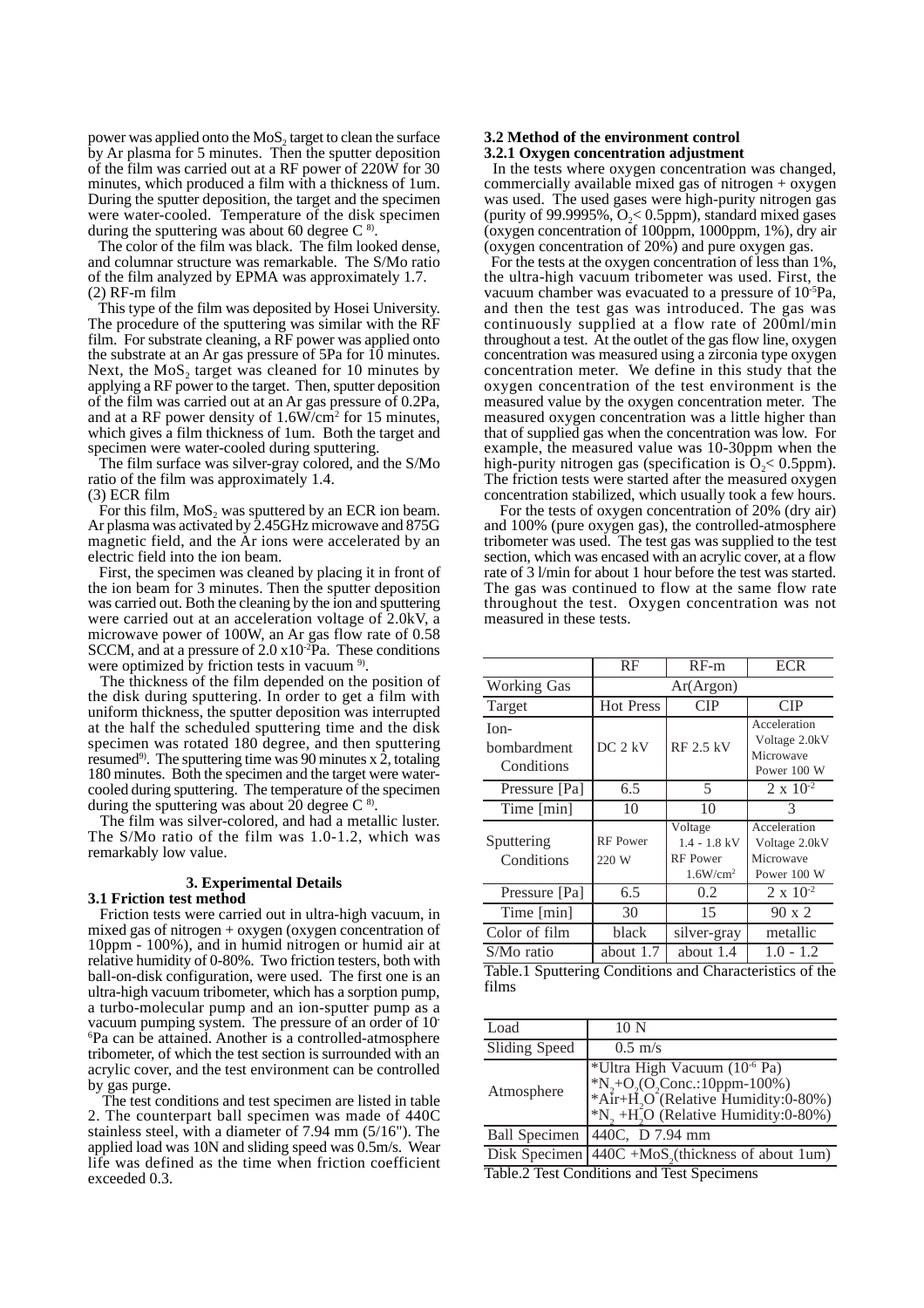## **3.2.2 The humidity adjustment**

 For the tests where relative humidity was changed, the controlled-atmosphere tribometer was used and the test gas, generated by mixing humid gas and dry gas, was supplied to the test section. The relative humidity was adjusted by controlling the flow rates of humid gas and dry gas. The humid gas was generated by bubbling method. The relative humidity was measured using an absolute humidity sensor placed near the specimen. The sensor actually measures the change in thermal conductivity caused by the change in humidity, and it is not possible to measure the humidity in nitrogen gas. Thus in nitrogen gas tests, we supposed that the same relative humidity was set as in air tests when the flow rates of the humid gas and the dry gas were the same. No humidity measurements were made in the nitrogen gas tests. The humidity sensor has not enough accuracy for the measurements of low relative humidity of less than 10%. Therefore, humidity sensor was calibrated later using a dew-point meter, and the measured values were corrected.

 The test gas was fed at a flow rate of about 3 l/min for approximately 1 hour until relative humidity was stabilized, and then friction test was started. The gas was supplied at the same flow rate throughout the test.

## **4. Results and Discussions 4.1 Influence of the oxygen**

 A relation between the wear life and the oxygen concentration is shown in figure 1. When oxygen concentration was over 0.1%, the wear life of all films was remarkably decreased as the oxygen concentration increased. In dry air (an oxygen concentration of 20%), the wear life was 1 to 2 order of magnitudes shorter than that at an oxygen concentration of 0.1%. At oxygen concentrations of below 0.1%, the RF-m film and ECR film showed longer wear life when the oxygen concentration became low. In the case of the RF film, the longest wear life was obtained at an oxygen concentration of 0.01%, and at lower oxygen concentrations, the wear life became shorter.

 Figure 2 shows the friction coefficient against the oxygen concentration. At the oxygen concentration higher than 1%, the friction coefficient of all the films increased as the oxygen concentration. However, when the oxygen concentration was low, the effect of the oxygen concentration depended on the type of the films. The RF film gave higher friction coefficient at oxygen concentrations of less than 0.1%. The ECR film also gave higher friction coefficient at lower oxygen concentrations, but the threshold concentration was 10-30ppm. In contrast, the friction coefficient of the RF-m film became lower monotonously with the decrease of the oxygen concentration.

 At the oxygen concentrations higher than 0.1-1%, the tribological characteristics of the sputtered MoS<sub>2</sub> films were deteriorated. This seems to be caused by oxidation. Tribological characteristics was also deteriorated at very low oxygen concentration in the case of the RF film. Fleishcauer et al. reported that a sputtered  $MoS<sub>2</sub>$  film showed the longest wear life when about 25% of the surface layer was oxidized. They suggested that a slight oxidation might cause good adhesion of the  $MoS<sub>2</sub>$  transfer film to the mating steel surface  $10$ . There is a possibility that the RF film was optimally oxidized at an oxygen concentration of about 0.01%, and thus the wear life increased. In this study, only RF film showed this phenomenon. One explanation for this is that the RF film was easily oxidized compared with the other films.

Matsumoto et al. reported that the depth of the oxidized layer was about  $100$ nm for the RF film when atomic oxygen irradiated, whereas it was a few tens nm for the ECR film. They supposed that atomic oxygen can penetrate easily into the RF film due to its film structure with higher porosity <sup>8</sup>.

If the  $\overline{RF}$  film can be oxidized easily, the oxidation would progress extensively under high oxygen concentrations, and thus the tribological characteristics would also be deteriorated remarkably. However the test results were very different. The RF film showed the longest wear life and low friction coefficient in pure oxygen gas environment, and it showed comparable tribological characteristics with the other films in dry air. Under the high oxygen concentrations, 440C steel of the mating ball material would be oxidized and thus the  $MoS<sub>2</sub>$  film rubs





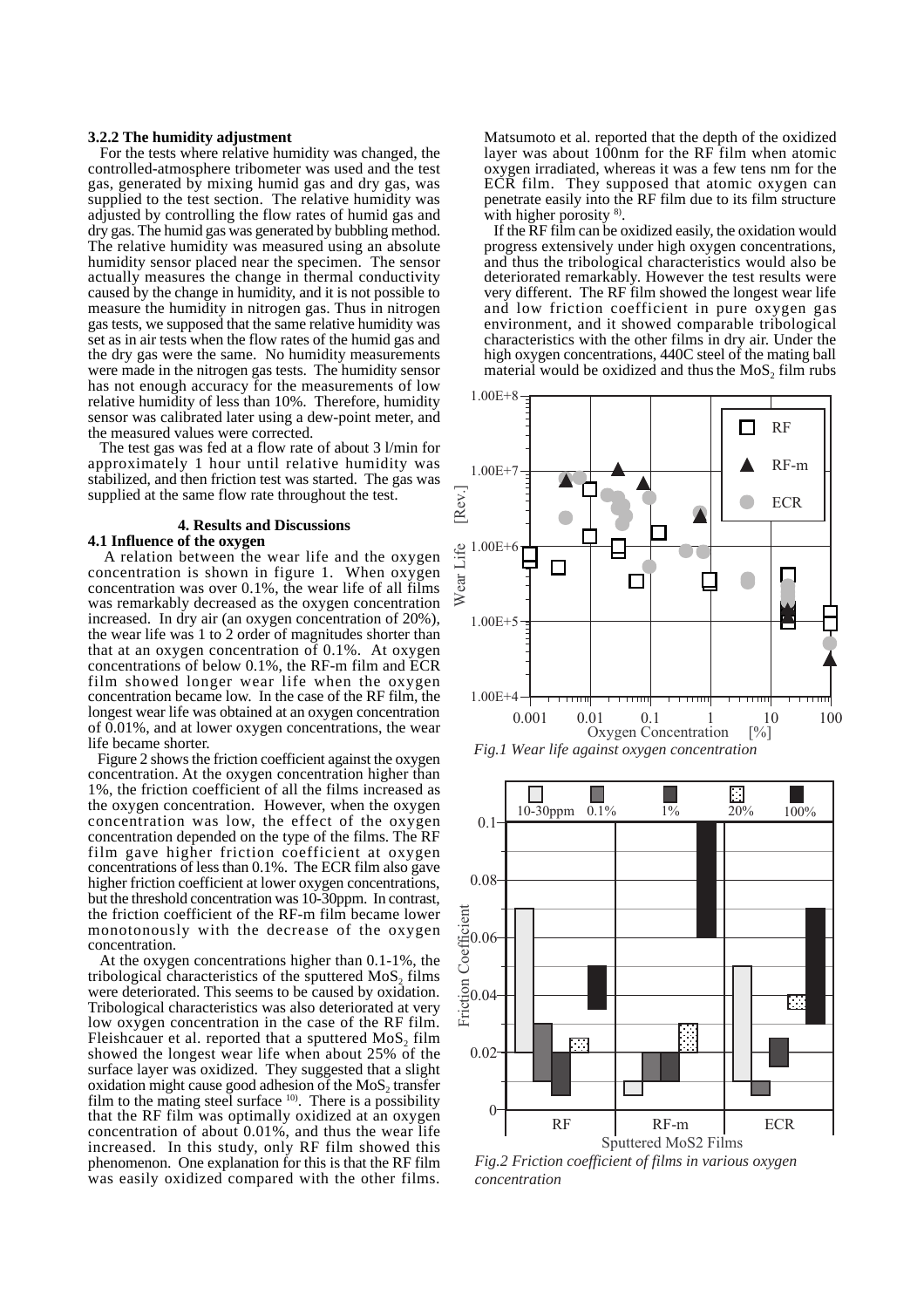against iron oxide, not against steel. There is a possibility that the RF film showed better tribological performance against iron oxide than the other films. Further study is needed to clarify the effect of the oxygen on the tribological characteristics of MoS<sub>2</sub> film.

# **4.2 Influence of the humidity**

The wear life of the three types of  $MoS<sub>2</sub>$  films was plotted against relative humidity in figures  $3 - 5$ . In the tests in air, the wear life of the RF film increased as the relative humidity increased up to 10%, but it was rapidly decreased as the humidity further increased (fig. 3). The wear life at 80%RH was 3 order of magnitude shorter than the one at 10 %RH. As for the RF-m film (fig. 4) and ECR film (fig. 5), the wear life remained almost the same at the relative humidity of below 20%, and it decreased as the humidity increased over 20%. However the decrease in wear life was smaller than the RF film, 1 order of magnitude for the RF-m film and 2 order of magnitude for the ECR film.

 In contrast to the air environment, the wear life of all the films decreased dramatically in nitrogen gas tests when the relative humidity was increased. The difference in wear life was as much as 4 order of magnitude between in dry nitrogen gas and in humid nitrogen gas with a humidity of 80%. It is worthy to note that the wear life in nitrogen gas of all the films became shorter than that in air at a relative humidity of over 20%. This means that existence of 20% oxygen relieved the deterioration of the tribological characteristics by water vapor.

 The change in friction coefficient during the tests in air is shown in figure 6. In dry air, all the films showed low friction coefficient of 0.025-0.045 in a stabilized state, and little difference was found among the films. However, the difference in friction characteristics among the films became apparent when the relative humidity increased. At 10%RH, RF film and ECR film showed a little higher friction coefficient, but friction coefficient of RF-m film rose immediately at the beginning of the test, and then varied from 0.05 to 0.2. Further increase in relative humidity caused higher friction coefficient from the beginning of the test as well as bigger variation for all the films, although it cannot be seen in fig.6 due to drastic decrease in wear life.

 The change in friction coefficient in the tests in nitrogen gas is shown in figure 7. All the films showed low friction coefficient of 0.025-0.05 in dry nitrogen gas, the value is almost the same as in dry air. The effect of the humidity on friction characteristics was similar with in air. Friction coefficient became a little high at the relative humidity of 10-20%, and further increase in the humidity caused higher friction coefficient from the beginning of the test. However, variation of the friction coefficient was not so big even at high relative humidity, different from the tests in air. Although the effect of the humidity on wear life was very different between in nitrogen gas and in air, the effect of the humidity on friction characteristics was similar.

 These results revealed that the wear life of the sputtered  $MoS<sub>2</sub>$  films did not decrease when the relative humidity was below 20% in air. In the case of the RF film, the longest wear life was obtained at a relative humidity of 10%. At a higher relative humidity, RF-m and the ECR films showed better humidity resistance than the RF film. However, wear life of all the films dramatically decreased, suggesting that the film with a higher humidity resistance is required from a practical point of view. It was reported that a Mo-rich film obtained by co-sputtering with the 2 targets of Mo and  $MoS<sub>2</sub>$  had better humidity resistance

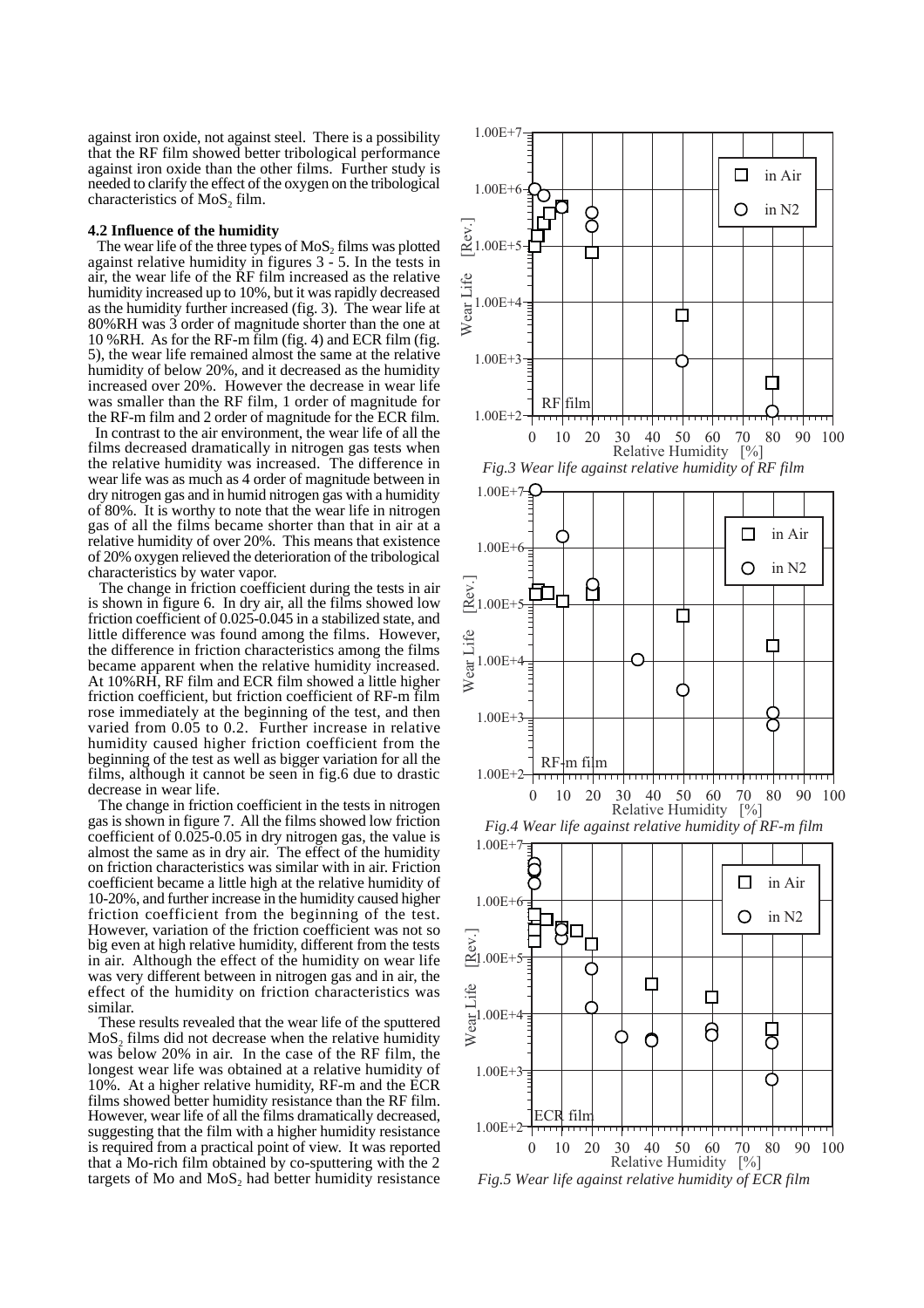when tested in air. The S/Mo ratios of the films tested in this study were about 1.7 for the RF film, about 1.4 for the RF-m film, and 1.0-1.2 for the ECR film. Both results support that Mo-rich films had better humidity resistance.

 All the tested films showed monotonous, drastic decrease in wear life as the relative humidity increased when tested in nitrogen gas, even in low humidity conditions. The wear life in nitrogen gas was longer than in air at low relative humidity of below 10-20%, but shorter at higher humidity. This implies that tribological characteristics were deteriorated by different mechanism between the cases in humid nitrogen gas and in humid air. This is also supported by the fact that the effect of the moisture on the wear life was more serious than that of oxygen. Relative humidity of 20-80% at room temperature corresponds to the mole concentration of 0.6-2.5%. Existence of 1.5% oxygen in the operating environment caused a little difference in wear life, however existence of  $1.5\%$  H<sub>2</sub>O (relative humidity 50%) resulted in remarkable decrease in the wear life. After the tests at oxygen concentrations of 20% and 100%, red brown wear particles, probably  $Fe<sub>2</sub>O<sub>3</sub>$ , was observed on the rubbing track of the disk, while black wear particles, mixed with the red brown ones, were found

on the rubbing track when tested at the relative humidity of 80%. This suggests that the oxides produced by moisture was different from ones by oxygen. Further study is needed to clarify what kinds of oxides are produced by oxygen and/or moisture, and how these oxides affect tribological characteristics of MoS<sub>2</sub> films.

## **4.3 Influence of the gas species**

Wear life was longer in the order of in nitrogen  $>$  in dry  $air > in oxygen for all the films. This suggests that the$ wear life decreased with the amount of oxygen in the operating environment. If so, one can expect that the wear life in vacuum is as long as that in nitrogen gas. Figure 8 compares the wear life in vacuum with that in the other environments. In the figure, the results are chronologically presented in recent 5 years experiments.

 It was commonly observed that the wear life was longer in the order of in nitrogen  $>$  in vacuum  $>$  in oxygen. However, it depended on the type of the films whether the wear life in vacuum was superior or inferior to the life in dry air. The RF film showed shorter wear life in vacuum than in dry air, whereas the RF-m film gave the reversed result. In the case of the ECR film, the wear life in vacuum